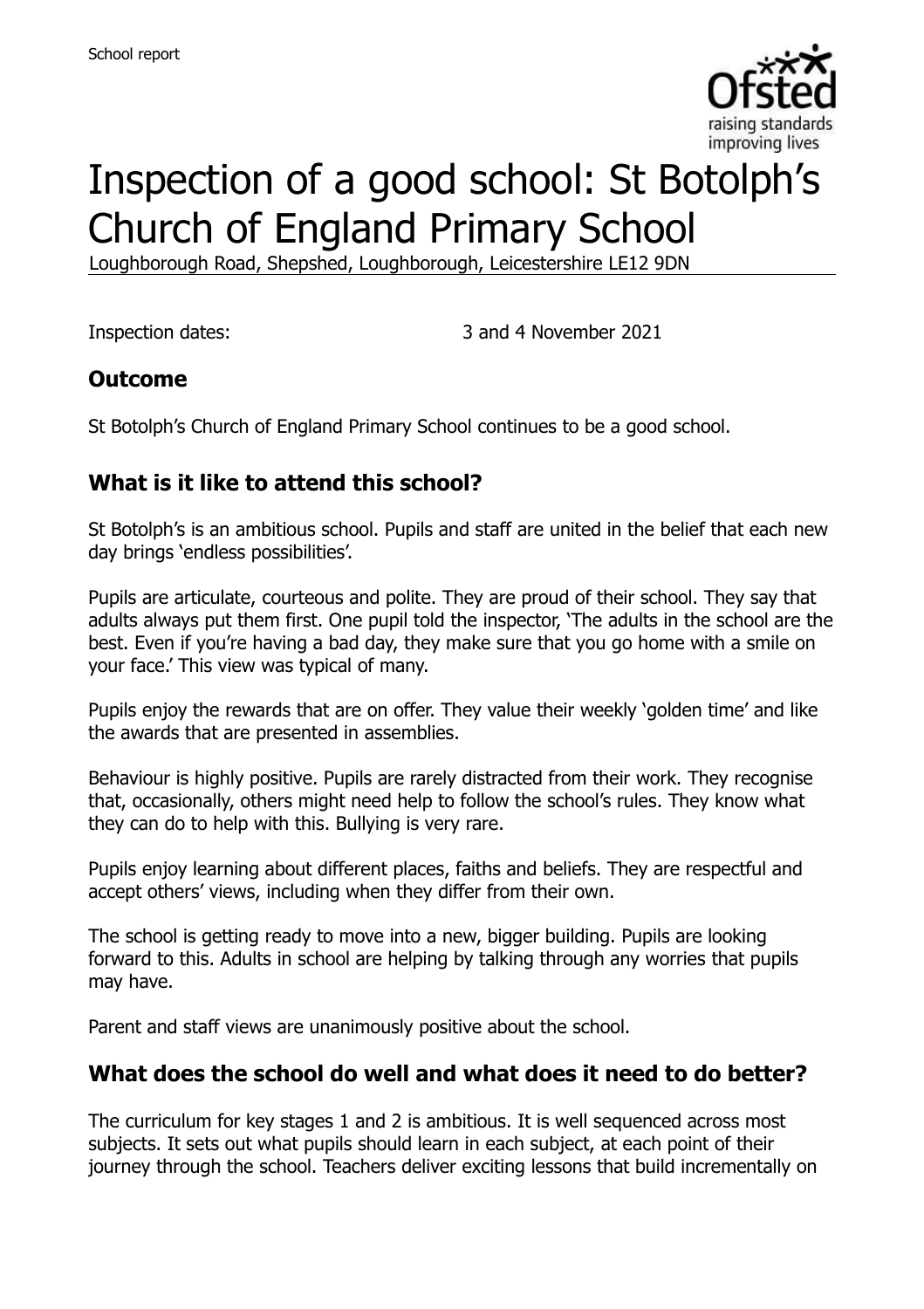

what pupils know. However, in some subjects, plans do not make clear enough which are the most important parts that pupils should be expected to remember.

The curriculum is broad. It is supported by a programme of trips, visitors and events that help pupils to remember what they have learned. There are a wide range of extracurricular activities that pupils make use of. These include handbells, the school choir, well-being clubs and a wide range of sporting activities. Leaders make sure that pupils with special educational needs and/or disabilities (SEND) and disadvantaged pupils join in with these.

A new programme for teaching phonics has been introduced. Staff have had training in this. The programme has brought about greater consistency in teaching. Lessons are engaging. Pupils are learning more sounds more quickly than in the past.

Older pupils love reading. They are eager to talk about the wide range of books and authors that they have read. Teachers read to pupils every day. Teachers use different accents and character voices. Pupils say that teachers bring books to life.

Teachers check how well pupils are learning the curriculum in each subject. However, in some subjects, including mathematics and religious education (RE), assessments do not check closely enough how well pupils are remembering the curriculum.

Children enjoy their time in the early years. They play well together and enjoy the wide variety of activities. However, the early years curriculum is at an early stage of being improved. It is not yet well sequenced across all areas of learning. Leaders have identified this as a priority and have begun work to address it.

Pupils with SEND do well. Teachers and learning support assistants skilfully adapt the curriculum so that all pupils can learn it. Adults make sure that pupils with SEND get the help they need to become independent. The new leaders for the provision for pupils with SEND have identified what they need to do to strengthen the provision further. They are bringing about these changes quickly.

Leaders know their school well. They know what is working and what still needs to improve. They plan how they will make improvements carefully. They are rightly thinking about how the school will be organised as it moves into its new building and grows considerably in size.

The governing body provides leaders with the right amount of challenge and support. It makes sure that it has the right range of experience to hold leaders to account. Governors understand their roles and responsibilities.

# **Safeguarding**

The arrangements for safeguarding are effective.

Safeguarding is given the highest priority. Leaders make sure that pupils who need help to stay safe get it quickly. They make regular checks on how pupils are getting on. The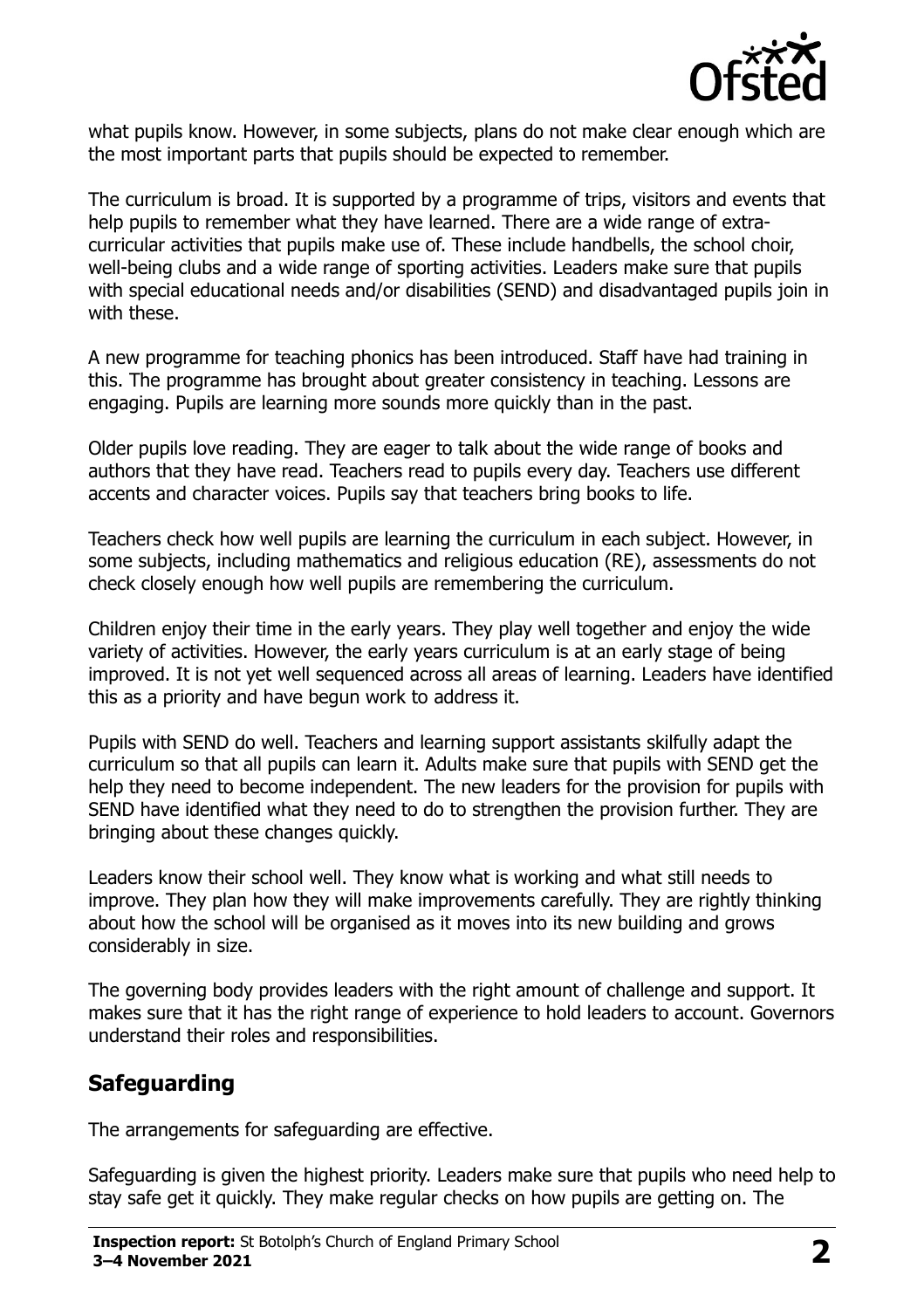

family mental well-being leader provides a wealth of support to pupils and families. Records are robust and fit for purpose.

Governors understand their safeguarding responsibilities well. They frequently check to make sure that everything is working as it should.

# **What does the school need to do to improve?**

# **(Information for the school and appropriate authority)**

- $\blacksquare$  In some subjects, curriculum plans do not make clear enough the most important content that pupils should remember. This means that teachers cannot check carefully enough how well pupils are learning the curriculum. Leaders should ensure that plans identify the most important parts of the curriculum that pupils should know across all subjects.
- In some subjects, assessments are over burdensome. They do not help teachers to check succinctly how well pupils are learning the curriculum. Leaders should ensure that assessment processes are succinct and check precisely how well pupils have learned the main things that they are expected to know and remember.
- The early years curriculum is not yet well sequenced. This means that children do not do as well as they should. Leaders should ensure that the early years curriculum is well sequenced across each of the seven areas of learning.

# **Background**

When we have judged a school to be good, we will then normally go into the school about once every four years to confirm that the school remains good. This is called a section 8 inspection of a good or outstanding school, because it is carried out under section 8 of the Education Act 2005. We do not give graded judgements on a section 8 inspection. However, if we find evidence that a school would now receive a higher or lower grade, then the next inspection will be a section 5 inspection. Usually this is within one to two years of the date of the section 8 inspection. If we have serious concerns about safeguarding, behaviour or the quality of education, we will deem the section 8 inspection as a section 5 inspection immediately.

This is the second section 8 inspection since we judged the school to be good in March 2011.

#### **How can I feed back my views?**

You can use [Ofsted Parent View](https://parentview.ofsted.gov.uk/) to give Ofsted your opinion on your child's school, or to find out what other parents and carers think. We use information from Ofsted Parent View when deciding which schools to inspect, when to inspect them and as part of their inspection.

The Department for Education has further [guidance](http://www.gov.uk/complain-about-school) on how to complain about a school.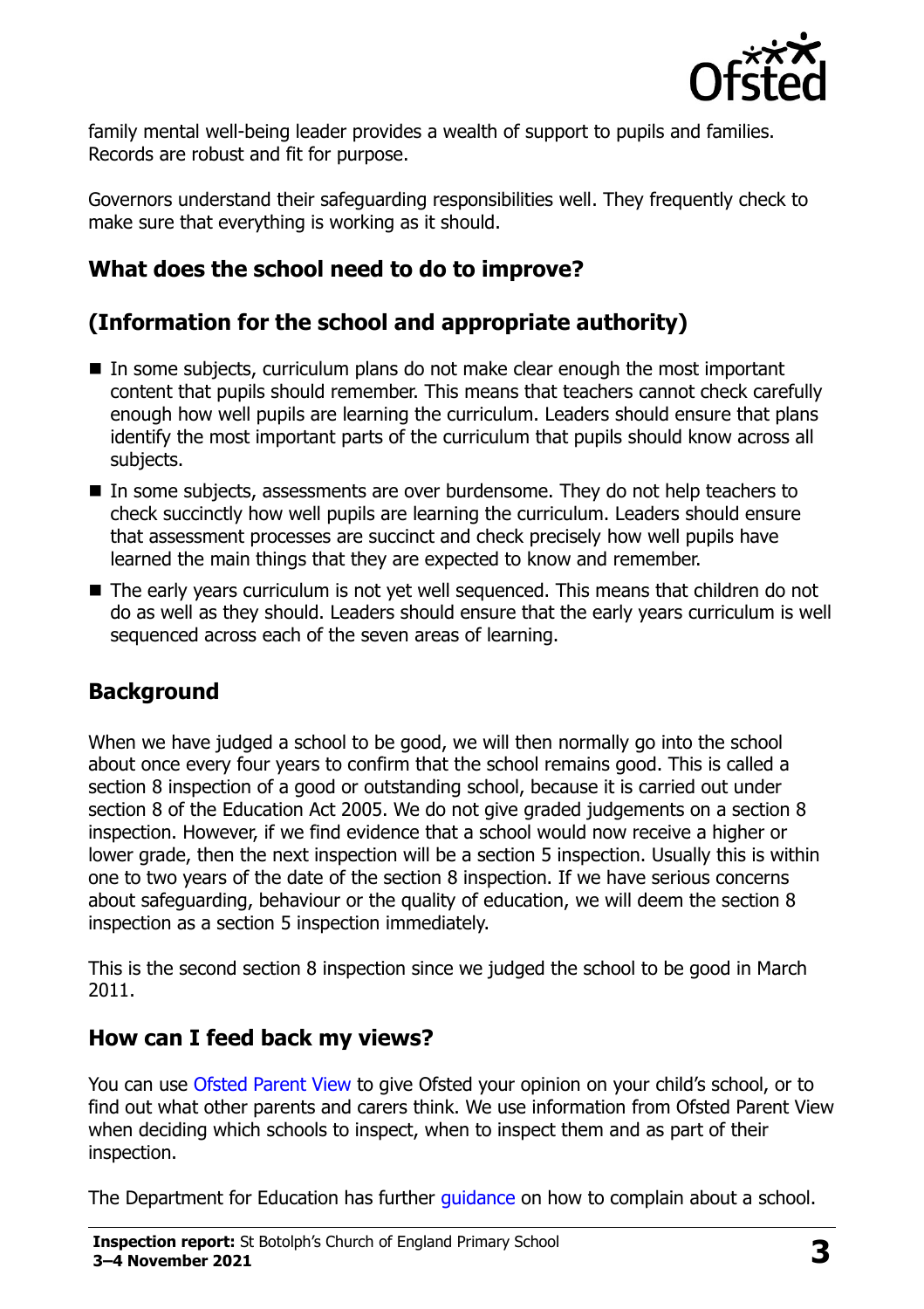

If you are the school and you are not happy with the inspection or the report, you can [complain to Ofsted.](https://www.gov.uk/complain-ofsted-report)

#### **Further information**

You can search for [published performance information](http://www.compare-school-performance.service.gov.uk/) about the school.

In the report, '[disadvantaged pupils](http://www.gov.uk/guidance/pupil-premium-information-for-schools-and-alternative-provision-settings)' refers to those pupils who attract government pupil premium funding: pupils claiming free school meals at any point in the last six years and pupils in care or who left care through adoption or another formal route.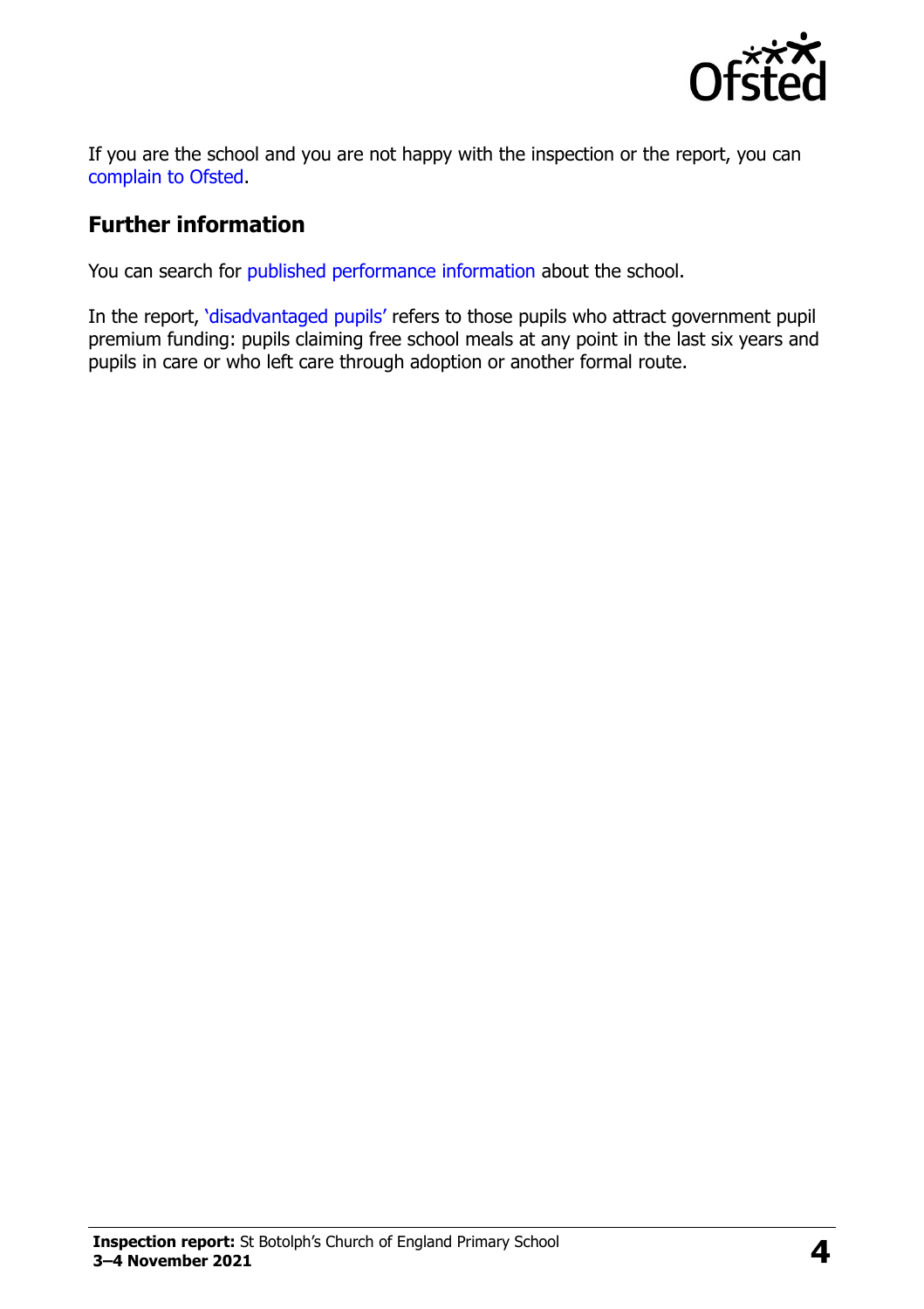

# **School details**

| Unique reference number             | 120159                                                          |
|-------------------------------------|-----------------------------------------------------------------|
| <b>Local authority</b>              | Leicestershire                                                  |
| <b>Inspection number</b>            | 10199762                                                        |
| <b>Type of school</b>               | Primary                                                         |
| <b>School category</b>              | Maintained                                                      |
| Age range of pupils                 | 4 to 11                                                         |
| <b>Gender of pupils</b>             | Mixed                                                           |
| Number of pupils on the school roll | 313                                                             |
| <b>Appropriate authority</b>        | The governing body                                              |
| <b>Chair of governing body</b>      | <b>Phil Marriott</b>                                            |
| <b>Headteacher</b>                  | Emma Pepper                                                     |
| <b>Website</b>                      | www.st-botolphs.leics.sch.uk                                    |
| Date of previous inspection         | 17 May 2016 under section 8 of the<br><b>Education Act 2005</b> |

#### **Information about this school**

- Since the last inspection, the school has extended the age range of pupils on roll to include Year 6 pupils.
- The school uses no alternative provision.

# **Information about this inspection**

- This was the first routine inspection the school received since the COVID-19 (coronavirus) pandemic began. The inspector discussed the impact of the pandemic with school leaders and has taken that into account in his evaluation.
- The inspector held meetings with the headteacher, deputy headteacher, curriculum leaders, the early years leader and those responsible for the provision for pupils with SEND.
- The inspector carried out deep dives in three subjects: reading, mathematics and RE. For each deep dive, the inspector met with subject leaders, looked at curriculum plans, visited a sample of lessons, spoke to teachers, spoke to some pupils about their learning and looked at samples of pupils' work.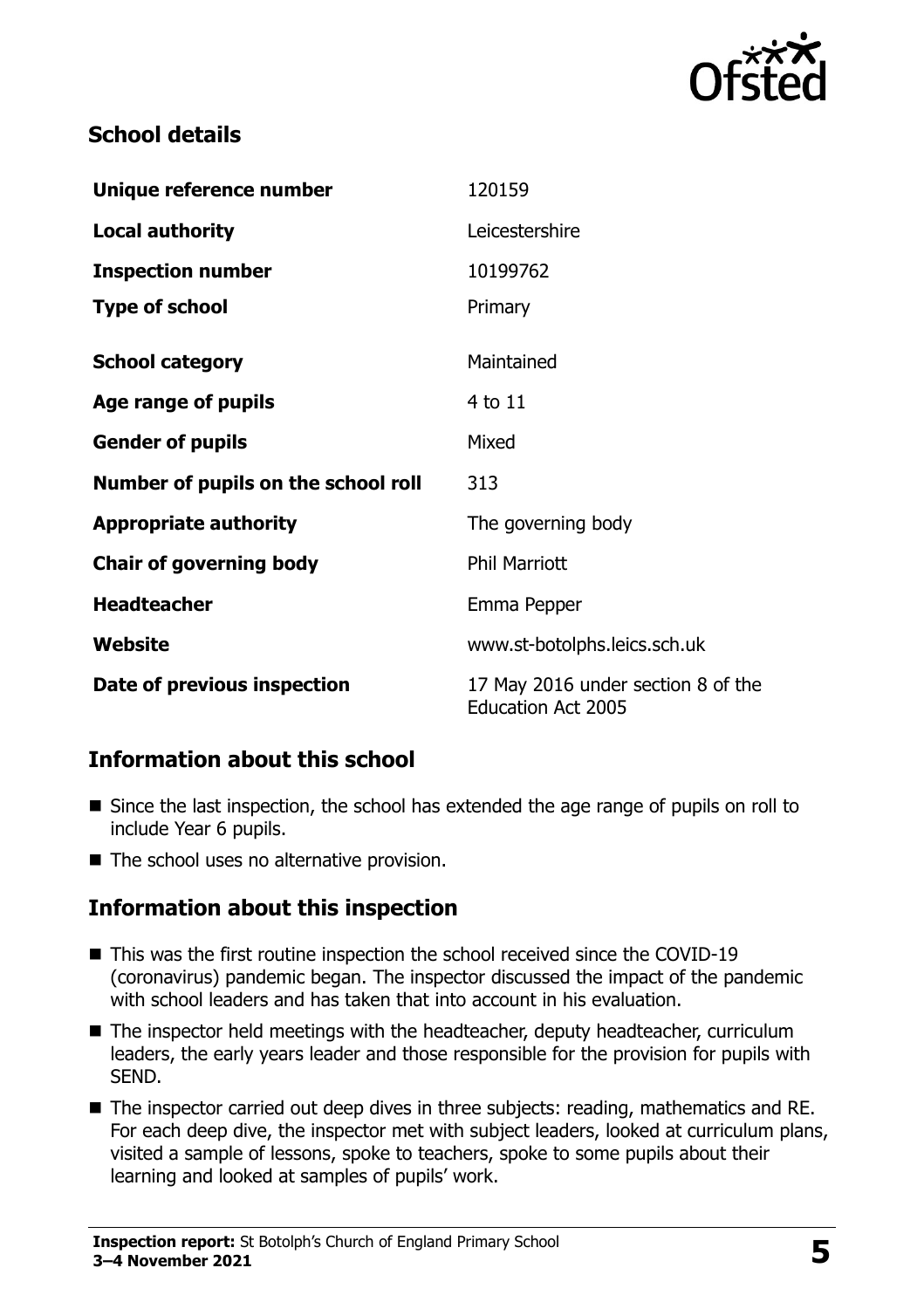

- The inspector met with 10 governors, including the chair of the governing body. The inspector had a telephone conversation with a representative of Leicestershire local authority.
- The inspector took account of the 65 responses to Ofsted Parent View and 34 written comments from parents. He also considered the 34 responses to Ofsted's staff survey. The inspector spoke informally to parents outside the school.
- The inspector met with safeguarding leaders and reviewed school documents relating to safeguarding, behaviour and attendance.

#### **Inspection team**

Vic Wilkinson, lead inspector **Her Majesty's Inspector**